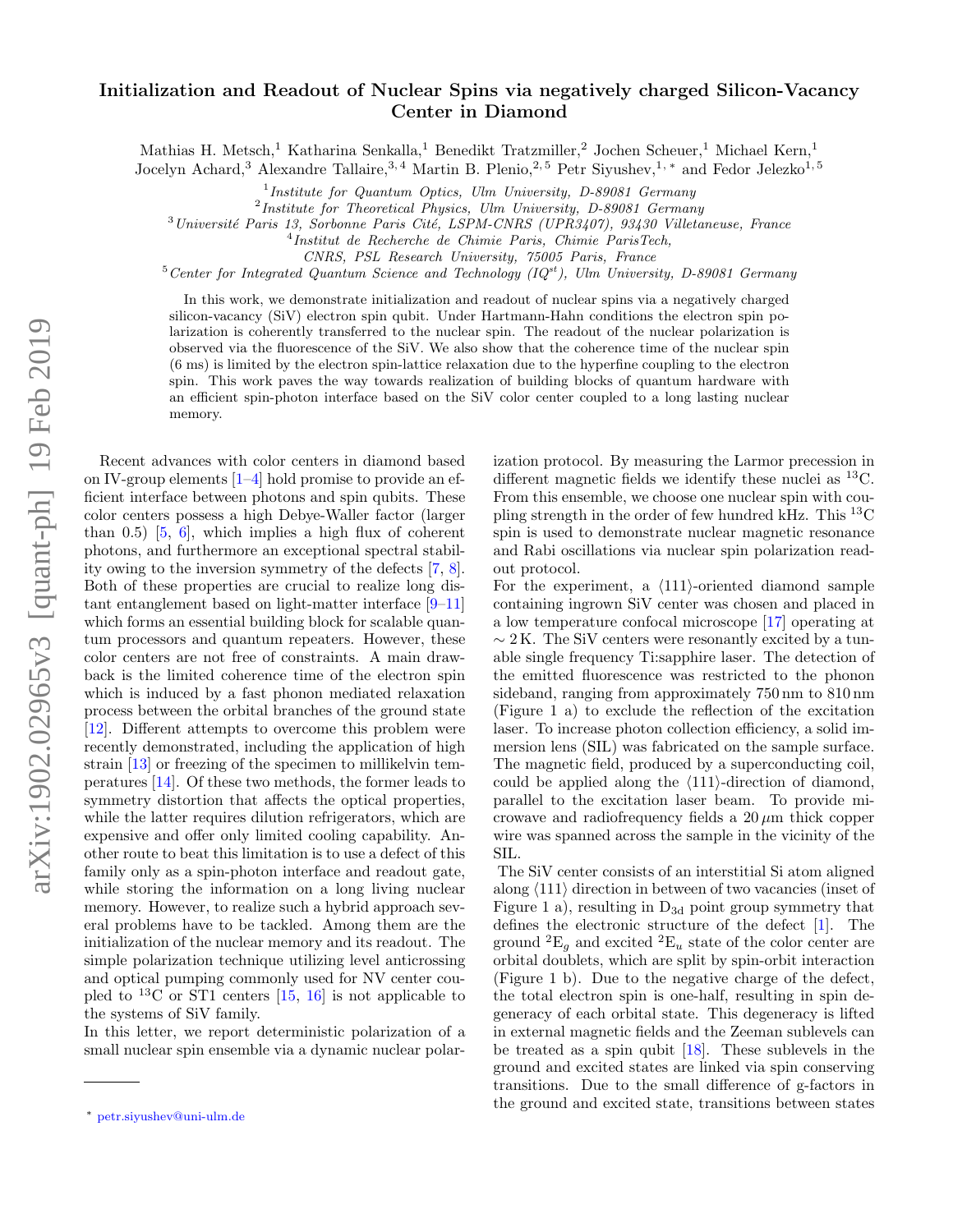

<span id="page-1-0"></span>FIG. 1. (a) Photoluminescence spectrum of a SiV center at 2 K. The blue-shaded region highlights the prominence of the zero-phonon line which yields up for 70% of the total fluorescence. The pink region indicates weak phonon sideband. Inset: The physical structure of the defect composed of an interstitial Si atom in between of two vacancies. (b) Energy level scheme of a SiV center. Only the lowest Zeeman sublevels in the ground and excited states are shown. Spin conserving optical transitions between Zeeman sublevels are denoted by the solid red arrows, whereas red dashed arrows point spin flipping transition. (c) PLE spectrum obtained at 188.7 mT. The peaks correspond to the transitions indicated in (b) as c2 and c3. The observed separation of the transitions is 380 MHz, which corresponds to the difference in Zeeman splitting of the ground and excited states. (d) Polarization of the electron spin of the defect by a laser pulse resonant to the transition c3. Fit to the data yields a polarization of the spin of  $\approx 92\%$ . Dark blue-shaded areas around leading the edge peak and falling edge of the steady state fluorescence are integrated and used in all pulsed experiments as measurement and normalization signals, respectively.

with opposite spin projections become resolvable and can be separately addressed. An example of the photoluminescence excitation (PLE) spectrum at the magnetic field of 188.7 mT is depicted in [Figure 1](#page-1-0) c. When the magnetic field is aligned along the principal axis of the defect, the spin projection is a good quantum number, which leads to long cycling transitions. However, small misalignment of the magnetic field results in a mixture of different spin components and thus the probability of relaxation into another Zeeman sublevel increases. This effect was used to achieve spin initialization by optical pumping [\(Figure 1](#page-1-0) d). To observe these dynamics, resonant laser pulses of  $300 \mu s$  were applied and time-resolved fluorescence was recorded. The difference between the fluorescent level at the beginning of the pulse and at its end indicates 92 % spin polarization. The initialization



<span id="page-1-1"></span>FIG. 2. (a) Electron spin lifetime of the center used in presented experiments is  $\approx 5.8$  ms. (b) ODMR of the electron spin revealed a width of 2.89 MHz. (c) 10 MHz Rabi oscillation of the electron spin. (d) Hahn-echo decay measurements yields a  $T_2 \approx 3 \mu s$ . It is more than three orders of magnitude shorter than  $T_1$  time.

fidelity can be further improved by a larger separation of the optical transitions in increased magnetic fields or by the use of a spin flipping transition for the initialization [\[18\]](#page-4-14), so that the laser operating on one transition does not induce repumping from the state with opposite spin projection.

The spin-lattice relaxation time  $(T_1)$  was evaluated by applying an additional laser pulse after variable interpulse interval. This measurement yields a  $T_1$  time exceeding 5 ms [\(Figure 2](#page-1-1) a). When the polarized center is subjected to a microwave field resonant to the splitting of the Zeeman sublevels, population between them is exchanged and thus fluorescence on the optically pumped transition is increased. A typical optically detected magnetic resonance (ODMR) with a linewidth of 2.89 MHz is shown in [Figure 2](#page-1-1) b. Observing the fluorescence depending on the length of a resonant MW-pulse leads to Rabi oscillation, which provides the timing for  $\pi$ -pulse on the electron spin [\(Figure 2](#page-1-1) c). The coherence time was measured by Hahn echo decay [\(Figure 2](#page-1-1) d) and found to be  $T_2 \approx 3 \,\mu s$ . The coherence time is longer than the  $T_2^*$ time, which can be estimated from the ODMR linewidth to be of the order of 100 ns. Although, the ODMR line for this particular center does not exhibit any obvious coupling to the surrounding nuclear spins, it can still be used as a probe for its nuclear spin environment. To identify the Larmor frequency  $(\omega_L)$  of the nuclear spins in the applied field we utilized the well established technique known as Hartmann-Hahn double resonance [\[19\]](#page-4-15). The idea of this method is to enable cross relaxation between two spin systems with large energy mismatch by driving one system with a Rabi frequency which is in resonance with the energy of another spin system, as depicted in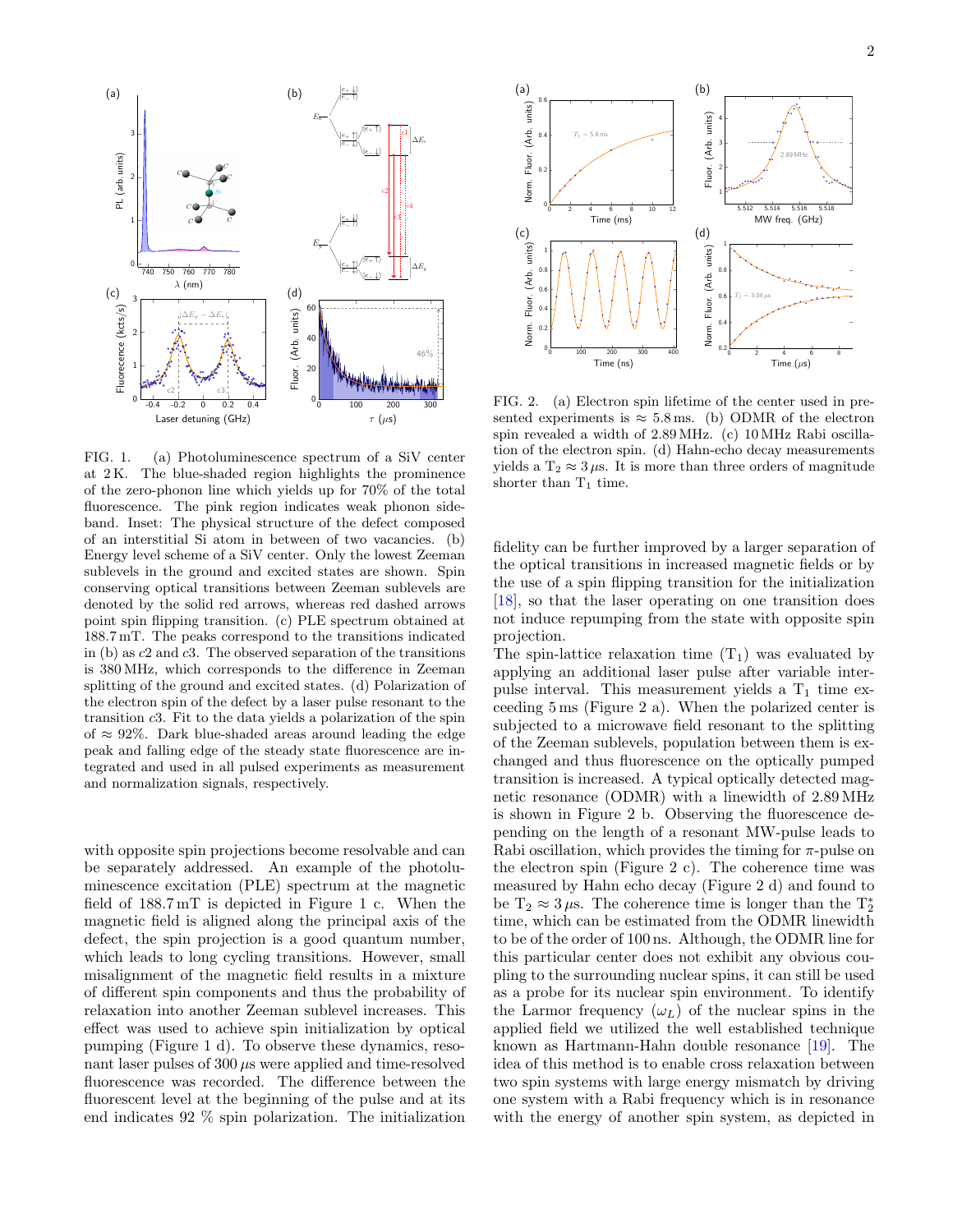[Figure 3](#page-2-0) a. Experimentally, after initialization of the SiV electron spin in the  $|\uparrow\rangle$  state, it is rotated by a microwave  $\pi/2$ -pulse into superposition state  $|+\rangle = 1/\sqrt{2(|\uparrow\rangle + |\downarrow\rangle)}$ . Followed by another long microwave pulse, phase shifted by 90◦ in respect to the previous, such that the spin is locked.

When the MW amplitude of the the spin-locking  $(90°$ phase shifted) pulse corresponds to a Rabi frequency  $(\Omega)$ which is matching the condition  $\Omega = \gamma_N |\mathbf{B}| \equiv \omega_L$ , where  $\gamma_N$  is the nuclear gyromagnetic ratio and **B** is the applied magnetic field, the Hartmann-Hahn condition is fulfilled and cross relaxation occurs. This resonance condition can be probed via measuring the remaining population of the electron spin in the coherent superposition state  $|+\rangle$ , which is transferred to populations by the second  $\pi/2$ -pulse followed by optical readout. Varying the amplitude of this spin-locking pulse, the nuclear precession frequency is observed [\(Figure 3](#page-2-0) a). As expected, the position of the resonance changes linearly with external magnetic field B and thus exclude artifact signals [\(Figure 3](#page-2-0) a). From the slope of the curve, we extract the nuclear gyromagnetic ratio  $\gamma_N = 10.7 \text{ MHz/T}$ . This matches well the gyromagentic ratio of  $^{13}$ C [\[20\]](#page-4-16).

We should stress that Hartmann-Hahn resonance condition for the interacting 1/2-spin systems is only defined by the Larmor frequency and does not permit to distinguish different nuclei coupled to the probe spin. This is in contrast to NV center (spin 1) coupled to an  $^{13}$ C ensemble [\[21\]](#page-4-17), where the resonance condition is shifted by a value proportional to the hyperfine coupling  $A_{\parallel}$ .

However, we can reveal the presence of a stronger coupled nuclear spin using the spin-locking technique. The sequence used for this purpose is similarly to the described above but the duration of the spin-locking pulse is varied. If the amplitude of this spin-locking pulse is chosen such that the Rabi frequency is not in resonance with the precession frequency of the nuclear spins no cross relaxation occurs. The electron spin is effectively decoupled from the environmental magnetic noise so that the coherence decays with its characteristic time  $T_{1\rho}$  [\[22\]](#page-4-18). As described above, the dynamics changes if the Rabi frequency of the spin-locking pulse coincides with the nuclear Larmor frequency: Cross relaxation leads to decoherence due to interaction with multiple spins. However, if the SiV electron spin is coupled to just one nucleus, the coupled system evolves coherently exhibiting oscillatory behavior. The non-resonant and resonant cases of the spin-locking decay curves are depicted in [Figure 3](#page-2-0) b. At resonance oscillations are clearly visible, which suggest that the coupling to one individual  ${}^{13}$ C is dominant. To describe the dynamics of the nuclear  $(\overline{I})$  and the electron spin  $(S)$  during the spin-locking pulse, we used the following Hamiltonian

<span id="page-2-1"></span>
$$
H = \Omega S_x + \omega_L I_z + A_\perp S_z I_x + A_\parallel S_z I_z, \qquad (1)
$$

where  $\Omega$  is the spin-locking frequency,  $A_{\perp}$  and  $A_{\parallel}$  are the perpendicular and parallel components of the hyperfine tensor (see [Figure 3](#page-2-0) and [Figure 4\)](#page-3-0) . The evolution of the



<span id="page-2-0"></span>FIG. 3. (a) Schematic representation of the joint electronnuclear spin dynamics explaining Hartmann-Hahn double resonance, spin-locking and dynamic nuclear polarization (see text for more details). Green arrow denotes the coherent oscillation between  $|+, \Downarrow \rangle$  and  $|-, \Uparrow \rangle$  states. The observed Hartmann-Hahn double resonance exhibits a width of 328 kHz and its resonance frequency has a linear dependence on the external magnetic field. The  $\gamma_N$ , obtained from the linear fit, is 10.7 MHz/T which allows us to assign coupling to  $^{13}$ C nuclei spins ( $\gamma_{C13} = 10.705 \,\text{MHz/T}$ ). (b) Two spin-locking decays obtained at Rabi frequency not matching (blue) and matching (green) Hartmann-Hahn condition. Spin-locking performed at resonance shows evidence of coupling to a single nuclear spin (green), it is in well agreement with the simulation (red). The measurement was performed in an alternating fashion. Inset: Simulated population of the electron spin (red) and coupled <sup>13</sup>C spin (yellow) showing a transfer of polarization to the nuclear spin. (c) Repetitive transfer of the electron spin polarization to the surrounding nuclear spins using NOVEL technique.

joint system is governed by the Lindblad equation with SiV  $T_2$  time included in the relaxation term

$$
\dot{\rho} = -i[H, \rho] + \frac{1}{2T_2} ((\sigma_z \otimes \mathbb{1})\rho(\sigma_z \otimes \mathbb{1}) - \rho).
$$
 (2)

The simulated process assuming a single coupled  $^{13}$ C appear to be in good agreement with the measured data, as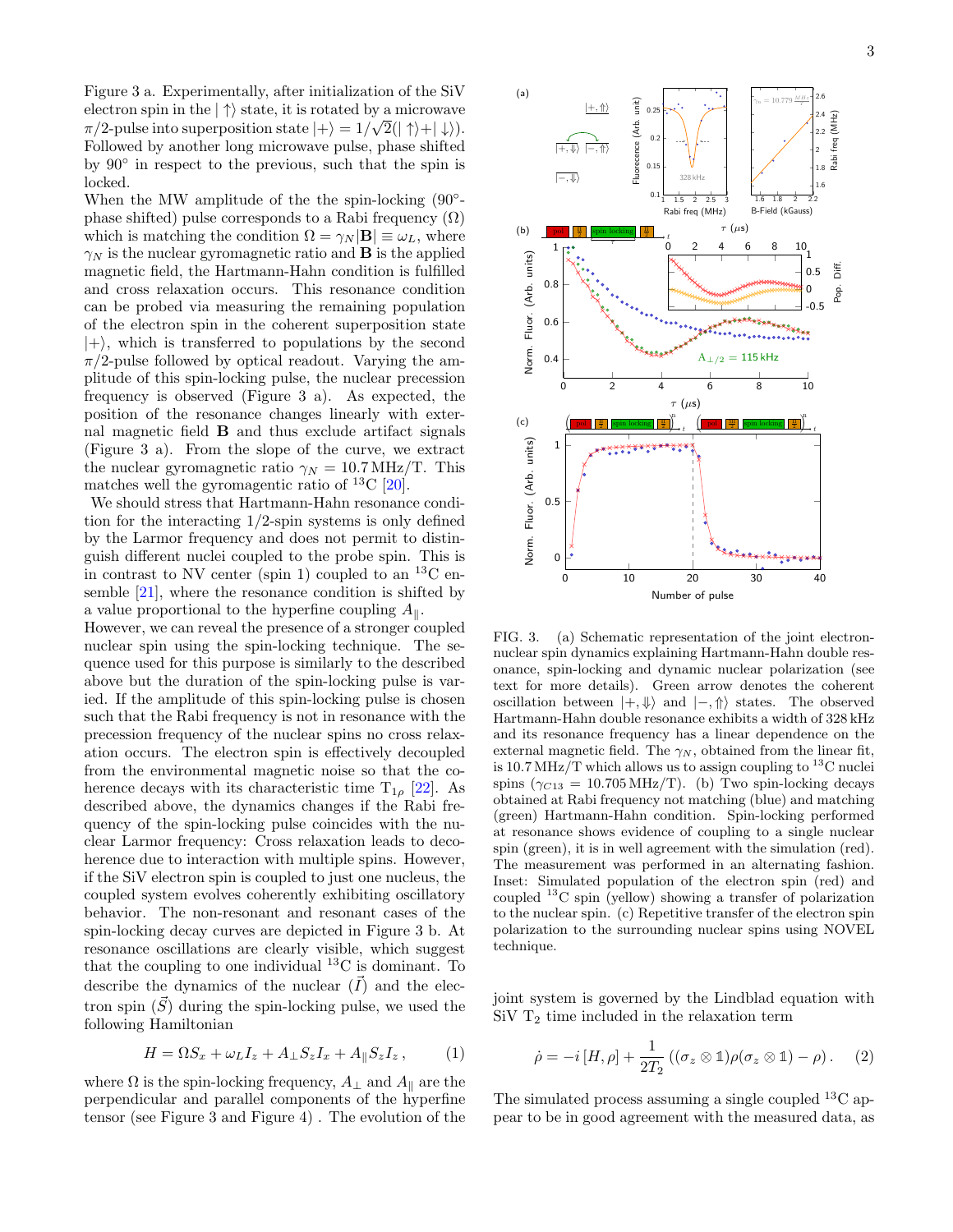depicted in [Figure 3](#page-2-0) b. The inset of [Figure 3](#page-2-0) b shows the separately simulated evolution of the electron (red curve) and nuclear (yellow curve) spins.

Moreover, the application of this sequence at resonant conditions leads to the polarization of the nuclear spins. The spin-locking measurements [\(Figure 3](#page-2-0) b) revealed  $A_{\perp}$ for this particular <sup>13</sup>C to be  $(2\pi) \times 230$  kHz. Thus, optimal polarization transfer to the nuclear spin would occur at  $4.35 \mu s$ . However, the joint electron-nuclear state decays on the  $T_2$  timescale reducing nuclear spin polarization. For the given system, optimal polarization transfer is achieved with a spin-locking time of  $\approx 4 \mu s$  (inset of [Figure 3](#page-2-0) b).

Multiple repetitions of this sequence with an appropriate length of the spin-locking pulse results in accumulation of polarization of nuclear spin bath as shown in [Figure 3](#page-2-0) c. Using the model described above, we estimate the degree of polarization of the strongest coupled <sup>13</sup>C to be in excess of 60%. The degree of polarization achieved is limited by the losses in a single polarization step due to the electron spin decay. This technique is called nuclear spin orientation via electron spin-locking (NOVEL) and is well known in the field of nuclear magnetic resonance [\[23\]](#page-4-19). To record the previously described Hartmann-Hahn and spin-locking curves we had to avoid nuclear spin polarization, which would suppress contrast of the signals. This was achieved by reversing the polarization after each step, so that net nuclear polarization remains zero.

In order to distinguish the individual nuclear spin from the bath revealed by the spin-locking technique, we performed a nuclear magnetic resonance (NMR) measurement with readout via dynamical nuclear polarization [\[24,](#page-4-20) [25\]](#page-5-0). After polarization of the nuclei, a radiofrequency (RF) pulse is applied followed by the polarization sequence that measures changes in nuclear polarization produced by the RF pulse. The RF frequency was swept around the Larmor precession frequency (1.96 MHz at 188.7 mT magnetic field) in the range equal to the ODMR linewidth, since the coupling strength is smaller than  $1/T_2^*$  of the electron spin. We observe a change of the fluorescence level at a frequency of 2.32 MHz, indicating the position of NMR signal of the single  $^{13}$ C nuclear spin [\(Figure 4](#page-3-0) a). This frequency is shifted due to the dipolar coupling of the electron and the nuclear spins (as described in [Equation 1\)](#page-2-1), which enables the addressing of a single nuclear spin although it is not directly resolved and therefore can be considered as weakly coupled.

To demonstrate the coherent manipulation of the single nuclear spin, we performed Rabi oscillation under RF driving. The RF pulse of varying length at the resonance frequency of 2.32 MHz was applied in between two polarizing sequences as shown in [Figure 4](#page-3-0) b. The Rabi frequency increase linearly with the square root of RF power [\(Figure 4](#page-3-0) b).

With a defined RF  $\pi$ -pulse, we evaluated the coherence time of the <sup>13</sup>C. The echo decay was measured by varying free evolution time separating RF  $\pi$ -pulse from  $\pi/2$ -



<span id="page-3-0"></span>FIG. 4. (a) Measurement of the NMR signal of the individual nuclear spin (blue) with simulation results (red). The observed resonance at 2.32 MHz is shifted compared to the Larmor frequency of  ${}^{13}$ C obtained by Hartmann-Hahn double resonance due to dipolar interaction between electron and nearby nuclear spin  $(A_{\parallel}/2 = 360 \text{ kHz})$ . (b) Left: Nuclear Rabi flops (10.1 kHz). Right: Linear amplitude dependency of Rabi frequency. (c) The measurement of the coherence time of the nuclear spin via spin-echo decay yields  $T_2^n = 6.8$  ms, comparable to the  $T_1$  of the electron spin.

pulses [\(Figure 4](#page-3-0) c). It revealed a decay of  $T_2^n = 6.8$  ms, which is similar to the measured electron  $T_1$  time of SiV. To counteract the decay of the electron polarization, the electron spin state is reinitialized just prior to every RF pulse. This is important for sequences with long waiting times, since for the two different electron spin orientations the RF transition frequency would be found either at  $\omega_L + A_{\parallel}/2$  or  $\omega_L - A_{\parallel}/2$ . It should be noticed that the ability to manipulate relatively weak coupled nuclear spin is highly beneficial for implementation of quantum computational protocols, since operation on auxiliary electron spin, e.g. its (re)initialization, does not lead to fast decoherence of the nuclear storage qubit. For the given coupling,  $\approx 16\%$  loss of the nuclear polarization was ob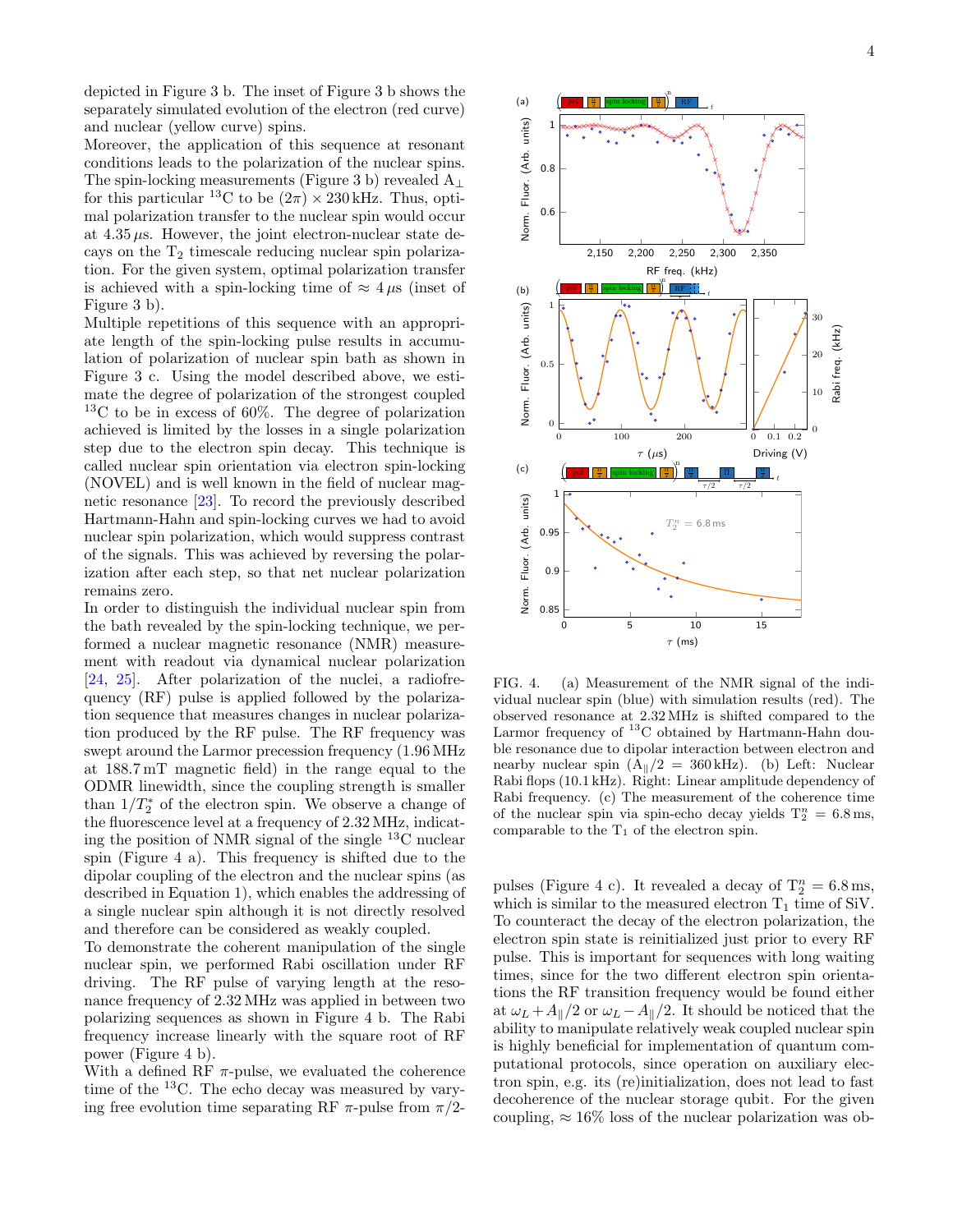served due to the re-initializing laser pulses. As before, initialization and readout were implemented via NOVEL sequence. Considering the coupling strength for this particular  $^{13}$ C to the SiV, a flip of the electron spin is the dominant source of decoherence of the nuclear spin. The electron spin-lattice relaxation time can be enhanced by improved alignment of the magnetic field along the symmetry axis of SiV center, which would lead to a prolonged nuclear  $T_2^n$  time. Furthermore, it might be possible to apply dynamic decoupling to the nuclear spin to suppress decoherence.

In conclusion, we demonstrated initialization and readout of a nuclear spin by electron spin ancilla. This work establishes a hybrid approach for realization of scalable quantum register or quantum networking that combines one of the best-known solid state spin-photon interface with long living nuclear memory. Although the electron spin coherence time remains relatively short for informa-

tion swap between electron and nuclear spins, other defects of the SiV family, such as GeV or SnV, are expected to have better coherent properties due to larger orbital splitting of the ground state. A longer electron spin coherence would also enable addressing of weaker coupled <sup>13</sup>C which would reduce the decoherence of the nuclear spin due to a flip of the electron spin. This would enable the use of such hybrid system at liquid  ${}^{4}$ He temperatures without needing expensive dilution refrigerators and simplify experimental technique.

## ACKNOWLEDGEMENTS

This work was supported by the Landesstiftung BW, the DFG, the ERC Synergy grant BioQ, the EU project ASTERIQS and HYPERDIAMOND, the BMBF via NanoSpin, DiaPol and Q.Link.X and the Paris île-de-France Region in the framework of DIM SIRTEQ.

- <span id="page-4-0"></span>[1] C. Hepp, T. Müller, V. Waselowski, J. N. Becker, B. Pingault, H. Sternschulte, D. Steinmüller-Nethl, A. Gali, J. R. Maze, M. Atatüre, and C. Becher, *[Phys. Rev. Lett.](http://dx.doi.org/ 10.1103/PhysRevLett.112.036405)* 112[, 036405 \(2014\).](http://dx.doi.org/ 10.1103/PhysRevLett.112.036405)
- [2] Y. N. Palyanov, I. N. Kupriyanov, Y. M. Borzdov, and N. V. Surovtsev, Sci. Rep. 5[, 14789 \(2015\).](http://dx.doi.org/10.1038/srep14789)
- [3] T. Iwasaki, Y. Miyamoto, T. Taniguchi, P. Siyushev, M. H. Metsch, F. Jelezko, and M. Hatano, [Phys. Rev.](http://dx.doi.org/ 10.1103/PhysRevLett.119.253601) Lett. 119[, 253601 \(2017\).](http://dx.doi.org/ 10.1103/PhysRevLett.119.253601)
- <span id="page-4-1"></span>[4] S. D. Tchernij, T. Herzig, J. Forneris, J. Kpper, S. Pezzagna, P. Traina, E. Moreva, I. P. Degiovanni, G. Brida, N. Skukan, M. Genovese, M. Jaki, J. Meijer, and P. Olivero, [ACS Photonics](http://dx.doi.org/10.1021/acsphotonics.7b00904) 4, 2580 (2017).
- <span id="page-4-2"></span>[5] I. I. Vlasov, A. S. Barnard, V. G. Ralchenko, O. I. Lebedev, M. V. Kanzyuba, A. V. Saveliev, V. I. Konov, and E. Goovaerts, [Adv. Mater.](http://dx.doi.org/ 10.1002/adma.200802160) 21, 808 (2009).
- <span id="page-4-3"></span>[6] E. Neu, D. Steinmetz, J. Riedrich-Möller, S. Gsell, M. Fischer, M. Schreck, and C. Becher, [New J. Phys.](http://dx.doi.org/ 10.1088/1367-2630/13/2/025012) 13[, 025012 \(2011\).](http://dx.doi.org/ 10.1088/1367-2630/13/2/025012)
- <span id="page-4-4"></span>[7] A. Sipahigil, K. D. Jahnke, L. J. Rogers, T. Teraji, J. Isoya, A. S. Zibrov, F. Jelezko, and M. D. Lukin, [Phys. Rev. Lett.](http://dx.doi.org/ 10.1103/PhysRevLett.113.113602) 113, 113602 (2014).
- <span id="page-4-5"></span>[8] P. Siyushev, M. H. Metsch, A. Ijaz, J. M. Binder, M. K. Bhaskar, D. D. Sukachev, A. Sipahigil, R. E. Evans, C. T. Nguyen, M. D. Lukin, P. R. Hemmer, Y. N. Palyanov, I. N. Kupriyanov, Y. M. Borzdov, L. J. Rogers, and F. Jelezko, Phys. Rev. B 96[, 081201 \(2017\).](http://dx.doi.org/ 10.1103/PhysRevB.96.081201)
- <span id="page-4-6"></span>[9] S. Bose, P. L. Knight, M. B. Plenio, and V. Vedral, [Phys.](http://dx.doi.org/10.1103/PhysRevLett.83.5158) Rev. Lett. 83[, 5158 \(1999\).](http://dx.doi.org/10.1103/PhysRevLett.83.5158)
- [10] D. L. Moehring, P. Maunz, S. Olmschenk, K. C. Younge, D. N. Matsukevich, D. L.-M., and M. C., [Nature](http://dx.doi.org/ 10.1038/nature06118) 449, [6871 \(2007\).](http://dx.doi.org/ 10.1038/nature06118)
- <span id="page-4-7"></span>[11] C. Santori, D. Fattal, J. Vučković, G. S. Solomon, and Y. Yamamoto, Nature 419[, 594 \(2002\).](http://dx.doi.org/10.1038/nature01086)
- <span id="page-4-8"></span>[12] K. D. Jahnke, A. Sipahigil, J. M. Binder, M. W. Doherty, M. Metsch, L. J. Rogers, N. B. Manson, M. D. Lukin, and F. Jelezko, [New Journal of Physics](http://dx.doi.org/ 10.1088/1367-2630/17/4/043011) 17, [043011 \(2015\).](http://dx.doi.org/ 10.1088/1367-2630/17/4/043011)
- <span id="page-4-9"></span>[13] Y.-I. Sohn, S. Meesala, B. Pingault, J. Atikian, H. A.and Holzgrafe, M. Gündoğan, C. Stavrakas, M. J. Stanley, A. Sipahigil, J. Choi, M. Zhang, J. L. Pacheco, J. Abraham, E. Bielejec, M. D. Lukin, M. Atatüre, and M. Lončar, [Nat. Commun.](http://dx.doi.org/10.1038/s41467-018-04340-3) 9, 2012 (2018).
- <span id="page-4-10"></span>[14] D. D. Sukachev, A. Sipahigil, C. T. Nguyen, M. K. Bhaskar, R. E. Evans, F. Jelezko, and M. D. Lukin, [Phys. Rev. Lett.](http://dx.doi.org/ 10.1103/PhysRevLett.119.223602) 119, 223602 (2017).
- <span id="page-4-11"></span>[15] V. Jacques, P. Neumann, J. Beck, M. Markham, D. Twitchen, J. Meijer, F. Kaiser, G. Balasubramanian, F. Jelezko, and J. Wrachtrup, [Phys. Rev. Lett.](http://dx.doi.org/ 10.1103/PhysRevLett.102.057403) 102, [057403 \(2009\).](http://dx.doi.org/ 10.1103/PhysRevLett.102.057403)
- <span id="page-4-12"></span>[16] S.-Y. Lee, M. Widmann, T. Rendler, M. W. Doherty, T. M. Babinec, S. Yang, M. Eyer, P. Siyushev, B. J. M. Hausmann, M. Loncar, Z. Bodrog, A. Gali, N. B. Manson, H. Fedder, and J. Wrachtrup, [Nat. Nanotechnol.](http://dx.doi.org/ 10.1038/nnano.2013.104) 8, [487 \(2013\).](http://dx.doi.org/ 10.1038/nnano.2013.104)
- <span id="page-4-13"></span>[17] J. M. Binder, A. Stark, N. Tomek, J. Scheuer, F. Frank, K. D. Jahnke, C. Mller, S. Schmitt, M. H. Metsch, T. Unden, T. Gehring, A. Huck, U. L. Andersen, L. J. Rogers, and F. Jelezko, SoftwareX 6[, 85 \(2017\).](http://dx.doi.org/ https://doi.org/10.1016/j.softx.2017.02.001)
- <span id="page-4-14"></span>[18] L. J. Rogers, K. D. Jahnke, M. H. Metsch, A. Sipahigil, J. M. Binder, T. Teraji, H. Sumiya, J. Isoya, M. D. Lukin, P. Hemmer, and F. Jelezko, [Phys. Rev. Lett.](http://dx.doi.org/10.1103/PhysRevLett.113.263602) 113, 263602 [\(2014\).](http://dx.doi.org/10.1103/PhysRevLett.113.263602)
- <span id="page-4-15"></span>[19] S. R. Hartmann and E. L. Hahn, [Phys. Rev.](http://dx.doi.org/10.1103/PhysRev.128.2042) 128, 2042 [\(1962\).](http://dx.doi.org/10.1103/PhysRev.128.2042)
- <span id="page-4-16"></span>[20] M. A. Bernstein, K. F. King, and X. J. Zhou, Handbook of MRI pulse sequences (Elsevier, 2004).
- <span id="page-4-17"></span>[21] P. London, J. Scheuer, J.-M. Cai, I. Schwarz, A. Retzker, M. B. Plenio, M. Katagiri, T. Teraji, S. Koizumi, J. Isoya, R. Fischer, L. P. McGuinness, B. Naydenov, and F. Jelezko, [Phys. Rev. Lett.](http://dx.doi.org/ 10.1103/PhysRevLett.111.067601) 111, 067601 (2013).
- <span id="page-4-18"></span>[22] A. G. Redfield, *Phys. Rev.* 98[, 1787 \(1955\).](http://dx.doi.org/10.1103/PhysRev.98.1787)
- <span id="page-4-19"></span>[23] A. Henstra, P. Dirksen, J. Schmidt, and W. Wenckebach, [Journal of Magnetic Resonance \(1969\)](http://dx.doi.org/https://doi.org/10.1016/0022-2364(88)90190-4) 77, 389 (1988).
- <span id="page-4-20"></span>[24] J. Scheuer, I. Schwartz, S. Müller, Q. Chen, I. Dhand, M. B. Plenio, B. Naydenov, and F. Jelezko, [Phys. Rev.](http://dx.doi.org/10.1103/PhysRevB.96.174436) B 96[, 174436 \(2017\).](http://dx.doi.org/10.1103/PhysRevB.96.174436)